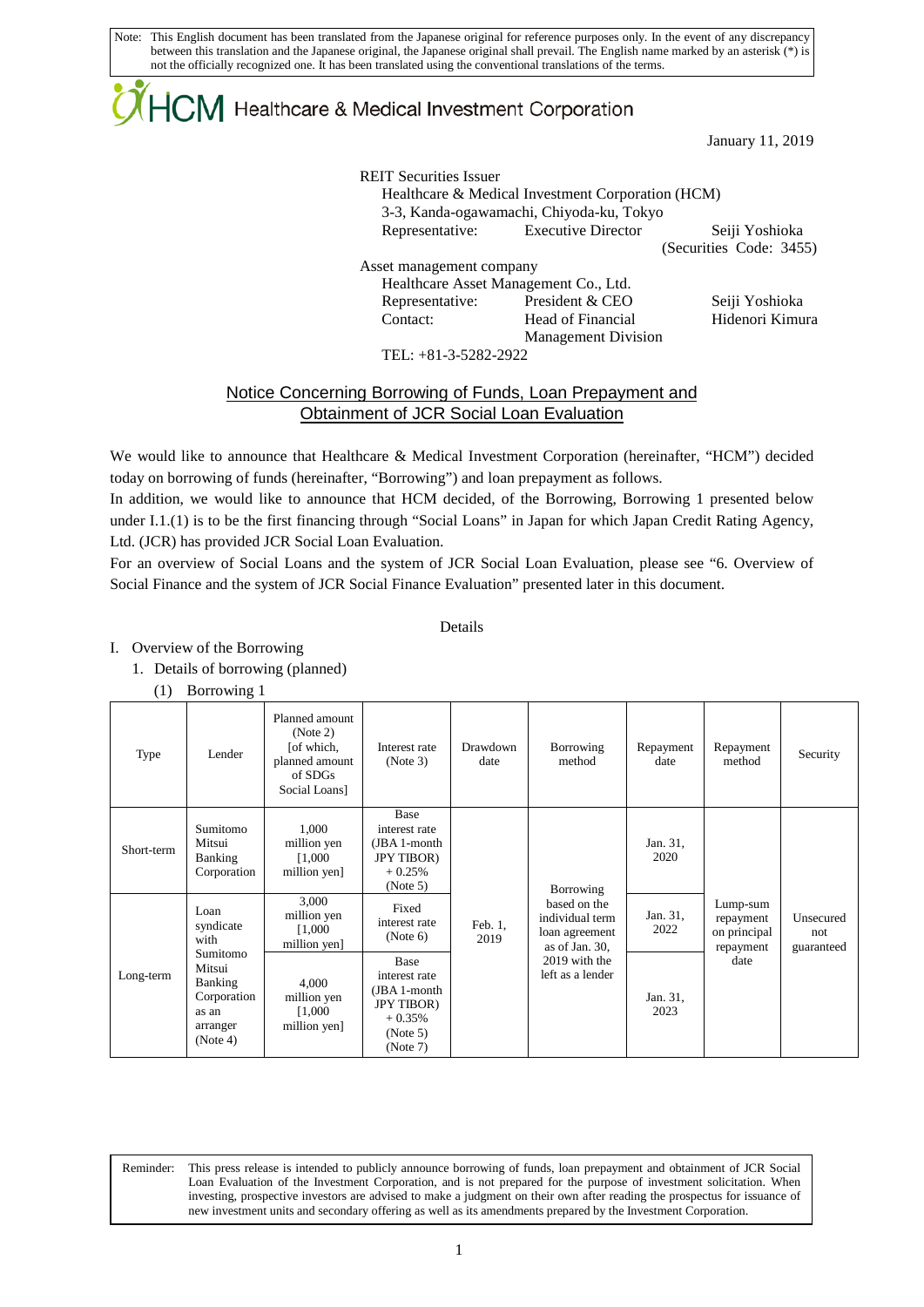## $\sqrt{H}$  Healthcare & Medical Investment Corporation

| 5,750<br>million yen<br>[2, 550]<br>million yen] | Base<br>interest rate<br>(JBA 1-month<br><b>JPY TIBOR</b> )<br>$+0.45%$<br>(Note 5) |  | Jan. 31,<br>2024 |  |
|--------------------------------------------------|-------------------------------------------------------------------------------------|--|------------------|--|
|                                                  | (Note 7)                                                                            |  |                  |  |

- (Note 1) Borrowing 1 is subject to certain conditions, such as conclusion of a loan agreement of content to the abovementioned lender's reasonable satisfaction and fulfillment of all the separately set preconditions to the lending. In addition, as Social Finance, Borrowing 1's use of proceeds is to be limited to projects that contribute to achievement of the Sustainable Development Goals (SDGs), which are universal goals and targets that involve the entire world. For details, please see "6. Overview of Social Finance and the system of JCR Social Finance Evaluation" and "7. Purpose of and background to introduction of SDGs Social Loans" presented later in this document, and the "Supplementary Briefing Material to Press Releases Dated Today" dated today.
- (Note 2) "Planned borrowing amount" is subject to change until the time of the drawdown depending on such factors as the amount of proceeds from the issuance of new investment units by public offering (hereinafter, the "Primary Offering") outlined in "Notice Concerning Issuance and Secondary Offering of New Investment Units" separately announced today.
- (Note 3) Not including loan fees, etc. payable to the lender.
- (Note 4) The loan syndicate consists of Sumitomo Mitsui Banking Corporation (hereinafter, "SMBC"), Sumitomo Mitsui Trust Bank, Limited, Resona Bank, Limited, Nippon Life Insurance Company, The Nishi-Nippon City Bank, Ltd., Shinkin Central Bank, The Bank of Fukuoka, Ltd., The Hiroshima Bank, Ltd., The Dai-ichi Life Insurance Company, Limited, The 77 Bank, Ltd. and The Gunma Bank, Ltd.
- (Note 5) The date of interest payment will be the last day of every month and the repayment date with February 28, 2019 as the first date of interest payment (whenever the date of interest payment is not a business day, such payment will be made on the next business day; whenever the date of interest payment falls on a day of the next month, such payment will be made on the preceding business day). In principle, the base interest rate applicable to the computation period of interest payable on the date of interest payment will be the one-month Japanese Yen TIBOR released by JBA TIBOR Administration two business days prior to the date of interest payment for the interest computation period immediately preceding said computation period (the drawdown date in the case of the first interest computation period). For the Japanese Yen TIBOR released by JBA TIBOR Administration, please see the website of JBA TIBOR Administration (http://www.jbatibor.or.jp/english/rate/).
- (Note 6) The interest rate will be determined by the drawdown date based on the agreement with the lender. The interest rate will be announced once determined.
- (Note 7) An interest rate swap agreement is planned to be concluded to, in effect, convert the interest rate into a fixed interest rate. The details of the interest rate swap agreement will be announced at a later date once the interest rate is determined.

| Type       | Lender                                       | Planned amount       | Interest rate                                                                       | Drawdown<br>date | Borrowing<br>method                                                                                                 | Repayment<br>date | Repayment<br>method                                        | Security                       |
|------------|----------------------------------------------|----------------------|-------------------------------------------------------------------------------------|------------------|---------------------------------------------------------------------------------------------------------------------|-------------------|------------------------------------------------------------|--------------------------------|
| Short-term | Sumitomo<br>Mitsui<br>Banking<br>Corporation | 1.000<br>million yen | Base<br>interest rate<br>(JBA 1-month<br><b>JPY TIBOR</b> )<br>$+0.25%$<br>(Note 2) | Jan. 31,<br>2019 | Borrowing<br>based on the<br>individual term<br>loan agreement<br>as of Jan. 29,<br>2019 with the<br>left as lender | Jan. 31,<br>2020  | Lump-sum<br>repayment<br>on principal<br>repayment<br>date | Unsecured<br>not<br>guaranteed |

(2) Borrowing 2

L

(Note 1) Borrowing 2 is subject to certain conditions, such as conclusion of a loan agreement of content to the abovementioned lender's reasonable satisfaction and fulfillment of all the separately set preconditions to the lending.

<sup>(</sup>Note 2) The date of interest payment will be the last day of every month and the repayment date with February 28, 2019 as the first date of interest payment (whenever the date of interest payment is not a business day, such payment will be made on the next business day; whenever the date of interest payment falls on a day of the next month, such payment will be made on the preceding business day). In principle, the base interest rate applicable to the computation period of interest payable on the date of interest payment will be the one-month Japanese Yen TIBOR released by JBA TIBOR Administration two business days prior to the date of interest payment for the interest computation period immediately preceding said computation period (the drawdown date in the case of the first interest computation period). For the Japanese Yen TIBOR released by JBA TIBOR Administration, please see the website of JBA TIBOR Administration (http://www.jbatibor.or.jp/english/rate/).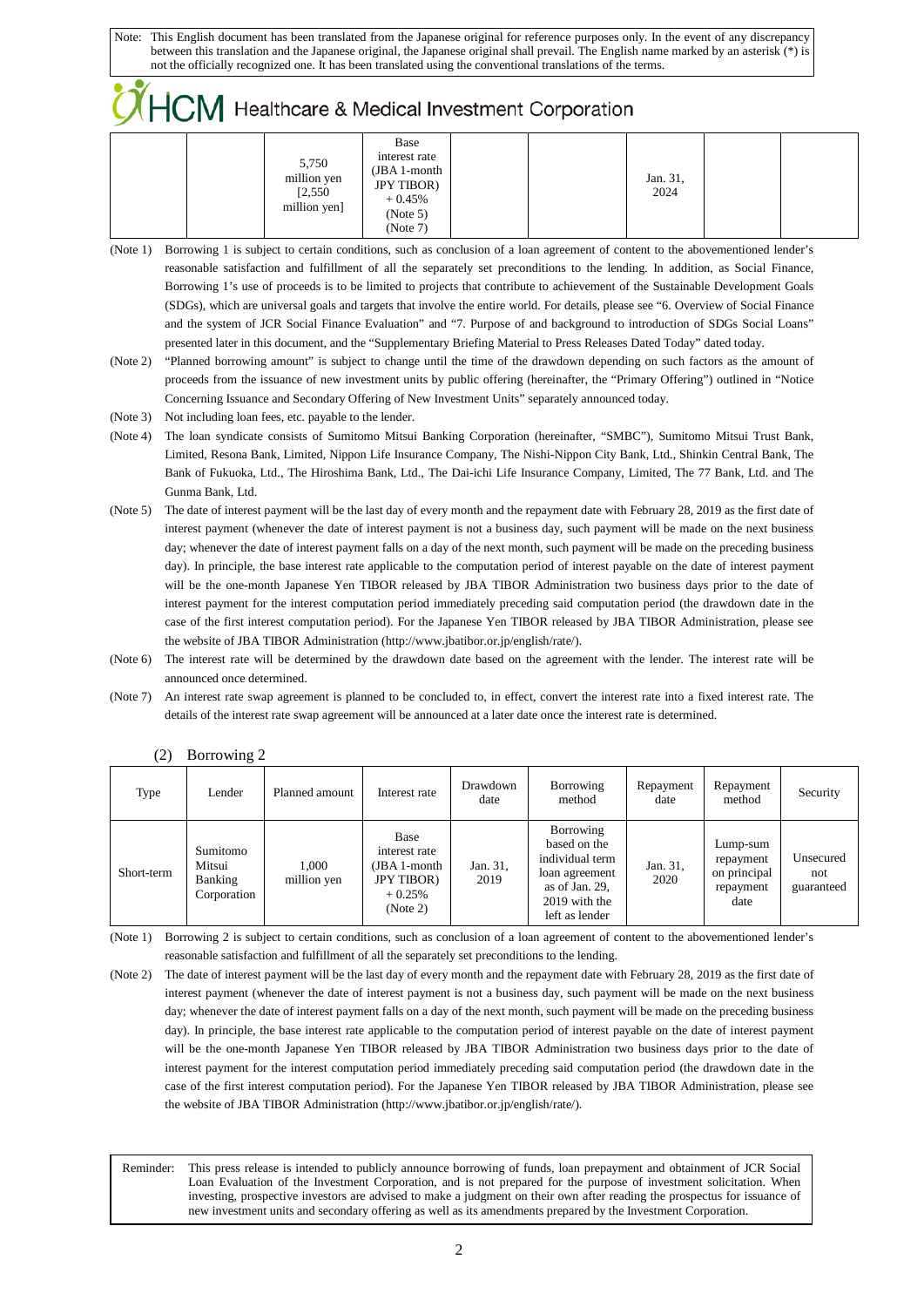## Healthcare & Medical Investment Corporation

- 2. Reason for borrowing
	- (1) Reason for Borrowing 1

Borrowing of funds to pay a part of the funds for acquisition of the real estate trust beneficiary rights of the eight properties outlined in the "Notice Concerning Acquisition and Leasing of Assets" separately announced today by HCM ("SOMPO CARE La vie Re Hama-Kawasaki," "Hanakotoba Shin-Yokohama," "Hanakotoba Shin-Yokohama II," "Hanakotoba Odawara," "Verde Minowa," "Verde Hotaka," "Sunny Life Kita-Shinagawa" and "SHIP SENRI BUILDING") (hereinafter, collectively the "To-be-Acquired Assets") (planned total acquisition price: 22,691 million yen) and acquisition-related expenses, and to prepay the existing loan outlined in "3. Details of prepayment" below (hereinafter, the "Prepayment").

- (Note) For details of the acquisition of properties, please see "Notice Concerning Acquisition and Leasing of Assets" separately announced today by HCM.
- (2) Reason for Borrowing 2

Borrowing funds to repay the following existing loan (repayment date: January 31, 2019) (hereinafter referred to as the "Repayment").

| Type       | Lender                                              | Borrowing<br>amount  | Interest rate                     | Drawdown<br>date | Repayment<br>date | Repayment<br>method                                        | Security                       |
|------------|-----------------------------------------------------|----------------------|-----------------------------------|------------------|-------------------|------------------------------------------------------------|--------------------------------|
| Short-term | Sumitomo<br>Mitsui<br><b>Banking</b><br>Corporation | 1,000<br>million yen | Base<br>interest rate<br>$+0.25%$ | Mar. 20, 2018    | Jan. 31, 2019     | Lump-sum<br>repayment<br>on principal<br>repayment<br>date | Unsecured<br>not<br>guaranteed |

(Note) For details of the loan, please see "Notice Concerning Borrowing of Funds (Refinancing of Existing Loans)" dated March 14, 2018.

3. Details of prepayment

| Type       | Lender                                       | Balance<br>before<br>prepayment | Prepayment<br>amount | Balance<br>after<br>prepayment | Planned<br>prepayment<br>date | Drawdown<br>date | Repayment<br>date |
|------------|----------------------------------------------|---------------------------------|----------------------|--------------------------------|-------------------------------|------------------|-------------------|
| Short-term | Sumitomo<br>Mitsui<br>Banking<br>Corporation | 1.750<br>million yen            | 1.750<br>million yen |                                | Feb. 1, 2019                  | Oct. 1, 2018     | Oct. 1, 2019      |

(Note 1) No settlement money is required for the Prepayment.

(Note 2) For details of the loan, please see the "Notice Concerning Borrowing of Funds" dated September 14, 2018.

- 4. Amount, use and planned date of disbursement of funds raised
	- (1) Amount of funds raised Borrowing 1: 13,750 million yen in total (planned) Borrowing 2: 1,000 million yen in total
	- (2) Specific use of funds raised

Borrowing 1: The funds will be used to pay a part of the funds for acquisition of the To-be-Acquired Assets and acquisition-related expenses, and for the Prepayment.

Borrowing 2: The funds will be used for the Repayment.

(3) Planned date of disbursement Borrowing 1: February 1, 2019 Borrowing 2: January 31, 2019

L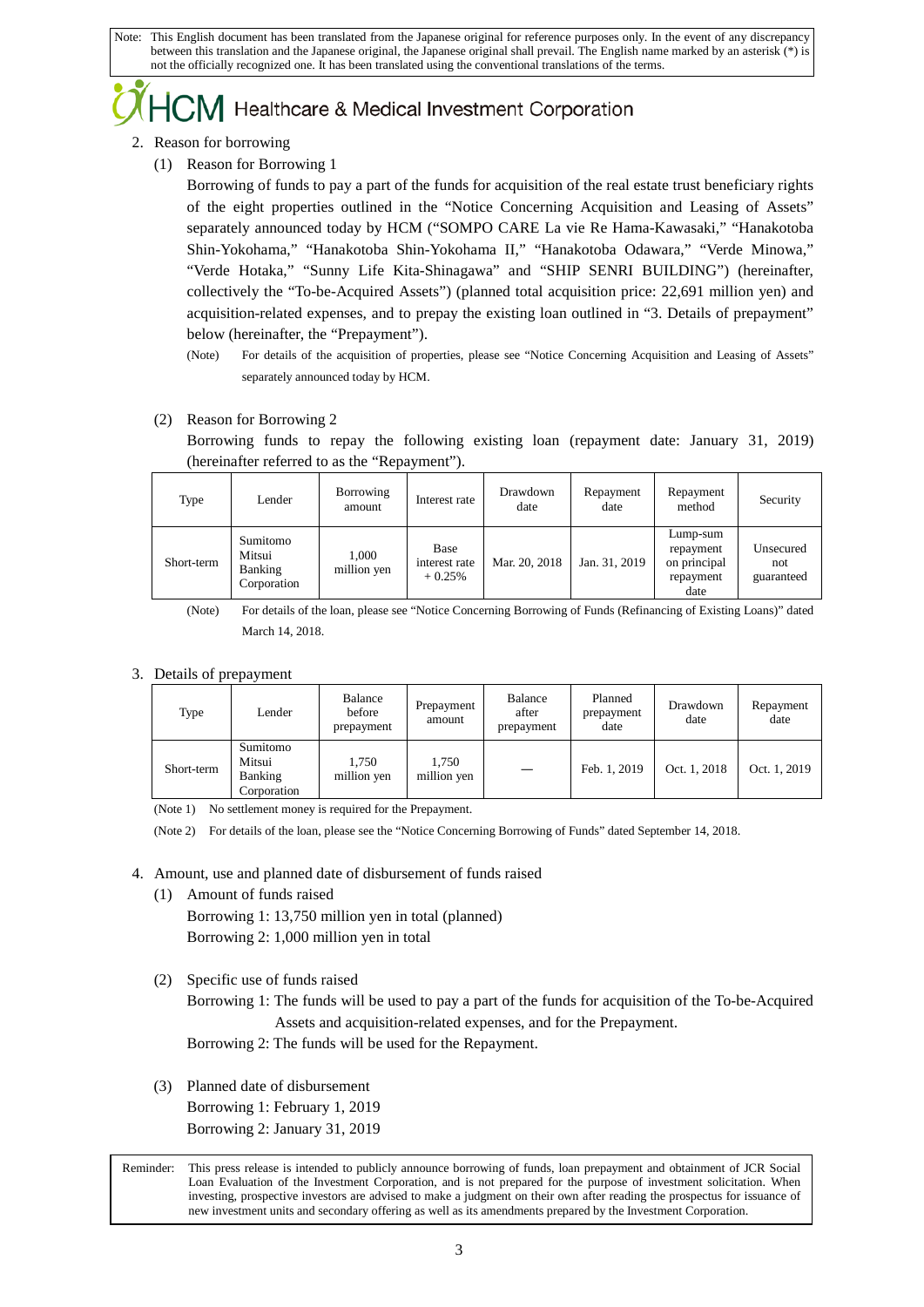## Healthcare & Medical Investment Corporation

5. Status of loans, etc. after execution of Borrowing 1, Borrowing 2, Repayment and Prepayment

|                                                      |               |           | (Unit: million yen) |
|------------------------------------------------------|---------------|-----------|---------------------|
|                                                      | <b>Before</b> | After     |                     |
|                                                      | execution     | execution | Change              |
| Short-term loans payable (Note 1)                    | 2,750         | 2,000     | (750)               |
| Current portion of long-term loans payable (Note 1)  |               |           |                     |
| Long-term loans payable (Note 1)                     | 19,700        | 32,450    | 12,750              |
| Total loans payable                                  | 22,450        | 34,450    | 12,000              |
| Investment corporation bonds                         |               |           |                     |
| Total loans payable and investment corporation bonds | 22,450        | 34,450    | 12,000              |
| Other interest-bearing liabilities                   |               |           |                     |
| Total interest-bearing liabilities                   | 22,450        | 34,450    | 12,000              |

(Note 1) "Short-term loans payable" refers to loans for which the period from the drawdown date to the repayment date is one year or less. "Current portion of long-term loans payable" refers to the portion of loans for which the period from the drawdown date to the repayment date is over one year that will become due within one year. "Long-term loans payable" refers to the portion of loans for which the period from the drawdown date to the repayment date is over one year that will not become due within one year. "Before execution" is the balance as of today. "After execution" is the amount of the balance as of today after reflecting the changes attributable to execution of Borrowing 1, Borrowing 2, Repayment and Prepayment.

- (Note 2) The above is the plan as of today. The actual amount of borrowing, etc. of Borrowing 1 is subject to change until the time of the final drawdown depending on such factors as the amount of proceeds from the issuance of new investment units by the Primary Offering and third-party allotment.
	- 6. Overview of Social Finance and the system of JCR Social Finance Evaluation
		- (1) Overview of Social Finance

L

Social Finance refers to finance with bonds and loans "that raise funds for new and existing projects with positive social outcomes" according to the "Social Bond Principles" of the International Capital Market Association (ICMA). Specifically, it is a financing approach where (i) The use of proceeds is limited to projects with a high degree of contribution to society, (ii) The proceeds are reliably tracked and managed, and (iii) Transparency is secured through reporting after the issuance. ESG investment is showing signs of spreading to various financing tools rather than just bonds in recent years. There is already encouragement being explicitly made for investment in various financial instruments, such as the "Green Loan Principles" published by the Loan Market Association for green projects. In Japan, promotion of ESG financing that have not only green but also social and SDG contributions as the use of proceeds has been incorporated into the recommendation from the High Level Meeting on ESG Finance published on July 27, 2018 as follows:

"We understand that a strategic shift toward a decarbonized, sustainable society is exactly the source of Japan's competitiveness and "new growth," as both the Paris Agreement and Sustainable Development Goals (SDGs) pursue such a society. Against this backdrop, we have confirmed that it is essential to develop ESG investments, which are being accelerated ahead in direct finance, into those with a larger social impact, and to realize ESG financing in indirect finance through collaborations between regional financial institutions and local governments, etc. with financial institutions' responses to the global trend in mind…Given Japan's financial structure centered on indirect finance, encouraging considerations to ESG in loan will also be a key to expansion of sustainable and inclusive ESG finance."